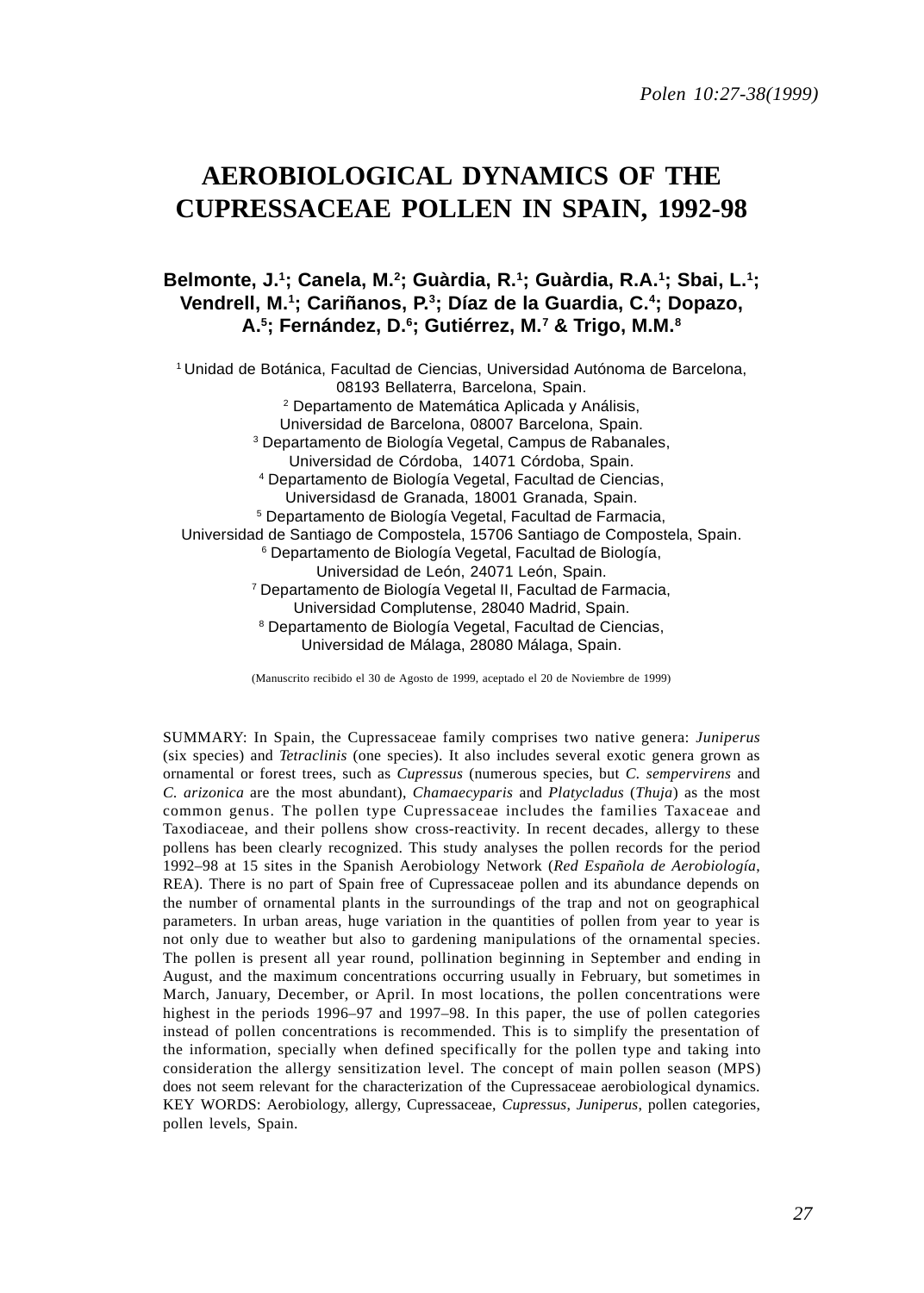RESUMEN: En España la familia Cupressaceae está compuesta por dos géneros nativos, *Juniperus* (con seis especies) y *Tetraclinis* (una especie), y diversos géneros exóticos cultivados como ornamentales o como especies forestales: *Cupressus* (diversas especies, siendo *C. sempervirens* y *C. arizonica* las más abundantes), *Chamaecyparis* y *Platycladus* (*Thuja*) los más comunes. El tipo polínico Cupressaceae incluye las familias Taxaceae y Taxodiaceae y los pólenes presentan reactividad cruzada. En las últimas décadas, la alergia a estos pólenes ha sido claramente reconocida. En este trabajo se analizan los registros polínicos de Cupressaceae de 15 estaciones de la Red Española de Aerobiología (REA), recogidos durante el período 1992–1998. Prácticamente, no hay ninguna zona de España libre de polen de cupresáceas. Su abundancia depende del número de plantas ornamentales cercanas al captador y no guarda relación con parámetros geográficos. En las áreas urbanas se observan importantes variaciones interanuales en las cantidades de polen, debidas no sólo a la meteorología sino también a los trabajos de jardinería. El polen está presente en la atmósfera durante todo el año; la polinización empieza en Septiembre y acaba en Agosto, y las concentraciones máximas se dan normalmente en Febrero, y algunos años en Marzo, Enero, Diciembre o Abril. Los períodos 1996–97 y 1997–98 han sido los más ricos en polen en casi todas las localidades. En este trabajo se dan argumentos a favor del uso de categorías polínicas en lugar de concentraciones, para simplificar la presentación de la información y especialmente cuando se definen específicamente para el tipo polínico y tomando en consideración el nivel de sensibilización alérgica. El concepto de Período de Polinización Principal no parece necesario para caracterizar la dinámica aerobiológica de Cupressaceae.

PALABRAS CLAVE: Aerobiología, alergia, categorías polínicas, Cupressaceae, *Cupressus*, España, *Juniperus,* niveles polínicos.

#### **INTRODUCTION**

The Cupressaceae family consists of 17 genera, with about 113 species distributed in both the northern and southern hemispheres. They are evergreen resiniferous trees and shrubs, usually highly and regularly branched with relatively slow growth rates. Their leaves are opposite or in whorls of three, and are small, scale-like, imbricate, and closely pressed to the shoot in most species. However, they can be acicular in juvenile plants and in several *Juniperus* species. Information on the Cupressaceae family can be found in BOLÒS & VIGO (1984), CHAMBERLAIN (1965), HEYWOOD (1964), LÓPEZ GONZÁLEZ (1986), MABBERLEY (1987), and WEBERLING (1989).

Plants are commonly monoecious, but there are some dioecious species (*Juniperus).* Flowers are always unisexual, small, without a perianth, and spirally arranged in cones or strobili. Usually, female strobili are positioned in the upper part of the crown while staminate strobili are mainly found in the lower part. Each stamen bears three to seven pollen sacs on the lower surface. Pollen is usually released in tremendous quantities from each individual and may be seen as yellow clouds when branches are moved (the plants are wind-pollinated). Most genera produce small, dry, and woody cones whereas others, such as *Juniperus*, produce small, fleshy, and berry-like cones.

Only two genera are native to the Iberian peninsula, but another four genera are often planted and occasionally become naturalized. The genera *Juniperus* (juniper) is the most common, with at least six spontaneous species native to Spain. Most of these constitute the brushwood of the evergreen oak forests or several scrub communities in the Mediterranean region. *Tetraclinis articulata* is a monoecious tree endemic to the NW of Africa and the SE of Spain (in the mountains near Cartagena). It is also used for ornamental purposes.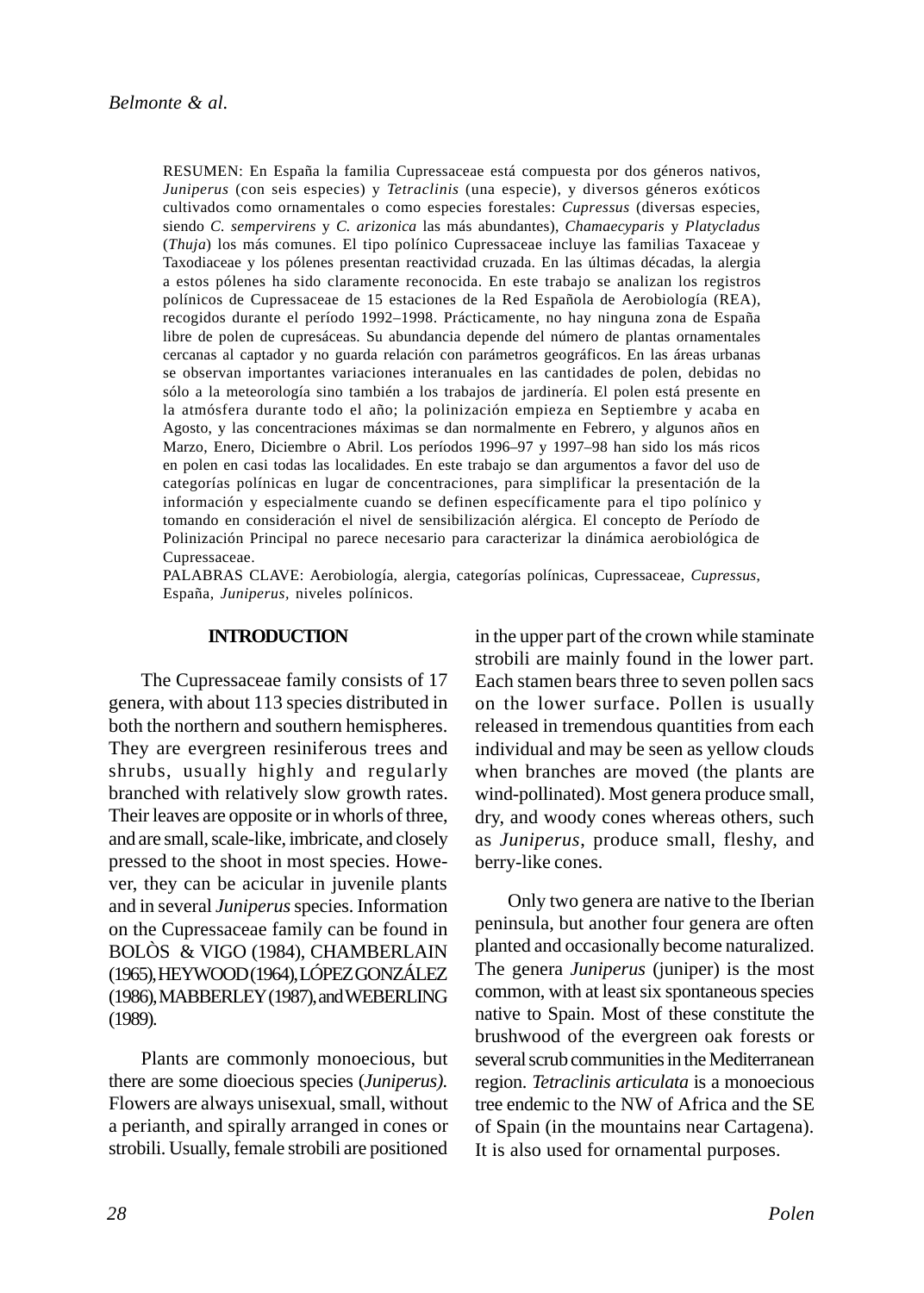Among cultivated species, the most important genus is *Cupressus*, with 13 species in the northern hemisphere. The most common cypress species in the area is *C. sempervirens*; it is native to the Aegean region and has been long planted and naturalized in many places. *C. arizonica* is also frequently planted. Other genera often cultivated as forest trees or as ornamental plants are *Chamaecyparis* and *Platycladus* (*Thuja*)*.*

Table 1 summarizes the floral phenology and the main distribution characteristics for Cupressaceae on the Iberian peninsula.

The pollen grains from Cupressaceae cannot be differentiated under light microscopes, even at the genus level, nor can the pollen grains of Taxaceae (*Taxus baccata*, native to the Iberian peninsula) or Taxodiaceae (*Cryptomeria japonica*, frequently planted as an ornamental). In the aerobiological studies, all these taxa appear under the name Cupressaceae.

Despite the diversity of species included in the pollen type Cupressaceae, most of the pollen collected in the aerobiological traps corresponds to *Cupressus*. Other ornamental

| <b>Species</b>                                     | <b>Flowering period</b> | Habitat                      | Altitude (m) | <b>Geographical distribution</b>                   |  |
|----------------------------------------------------|-------------------------|------------------------------|--------------|----------------------------------------------------|--|
|                                                    | April-May               | Mainly on dry                | 450-1400     | C, N and SE of Iberian peninsula                   |  |
| Juniperus communis L.                              | (July)                  | mountains                    | (2700)       | Europe, Asia and North America                     |  |
| Juniperus oxycedrus L.                             | Mach-April              | Dry hills mainly near        | $0 - 1200$   | Throughout Iberian peninsula except in NW          |  |
|                                                    |                         | the coast                    |              | Mediterranean region                               |  |
| Juniperus navicularis Gand (= J.                   | March                   | Maritime sands               | $500 - 1000$ | South of Iberian peninsula                         |  |
| oxycedrus subsp. transtagana<br>Franco)            |                         |                              |              | Endemic                                            |  |
| Juniperus phoenicea L.                             | February-March          | Dry hills                    | $0 - 1400$   | NE and S of Iberian peninsula                      |  |
|                                                    |                         |                              |              | Mediterranean region and Macaronesia               |  |
|                                                    |                         |                              |              | C. E and S of Iberian peninsula                    |  |
| Juniperus thurifera L.                             | January-May             | Dry continental<br>mountains | $800 - 1600$ | French Alps, Corsica, Spain and N of<br>Africa     |  |
| Juniperus sabina L.                                | April                   | Mountains                    | 1400-2750    | E of Iberian peninsula and Cantabrian<br>mountains |  |
|                                                    |                         |                              |              | C and S of Europe, N of Africa and W of<br>Asia    |  |
| Tetraclinis articulata (Vahl)                      | February                | Dry hills and cultivated     |              | Near Cartagena                                     |  |
| Masters                                            |                         |                              |              | Malta, Cyprus, SE of Spain and N of Africa         |  |
| Cupressus sempervirens L.                          | February-April          | For long planted and         |              | Throughout Spain                                   |  |
|                                                    |                         | sometimes naturalized        |              | Native of Aegean region                            |  |
| Cupressus arizonica E.L. Greene                    | January - March         | Planted for timber and       |              | Throughout Spain                                   |  |
|                                                    |                         | as ornamental                |              | N of Mexico and SW of United States                |  |
| Cupressus macrocarpa Hartweg                       | October-November        | Planted for shelter and      |              | Throughout Spain                                   |  |
|                                                    |                         | as omamental                 |              | Native of S of California                          |  |
| Cupressus lusitanica Miller                        | February - April        | Planted for timber and       |              | Throughout Spain                                   |  |
|                                                    |                         | as ornamental                |              | Native of Mexico and Guatemala                     |  |
| Chamaecyparis lawsoniana (A.                       | March - April           | Planted for shelter and      |              | Throughout Spain                                   |  |
| Murray) Parl. (=Cupressus<br>lawsoniana A. Murray) |                         | as ornamental                |              | Native of W of United States                       |  |
| Platycladus orientalis (L.) Franco                 |                         | Mainly planted as            |              | Throughout Spain                                   |  |
| $(=\text{Thuja orientalis } L.)$                   | March - April           | ornamental                   |              | Native of China                                    |  |

**TABLE 1.** Floral phenology and distribution of the Cupressaceae species on the Iberian peninsula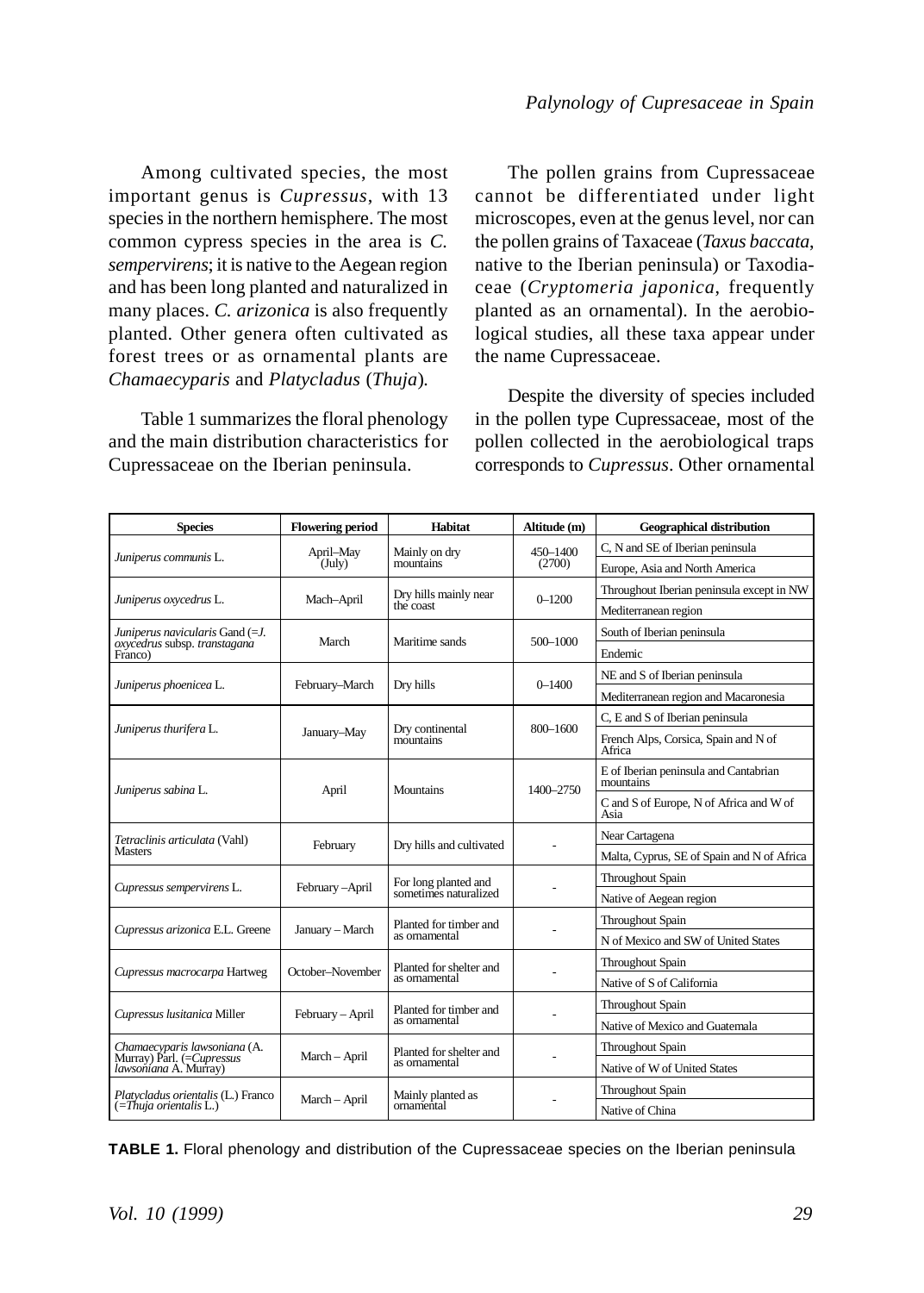species are less abundant and periodical pruning eliminates most of their flowers. Wild species (*Juniperus*, *Taxus, and Tetraclinis*) pollinate with less intensity, and usually grow far away from sampling sites.

According to LEWIS *et al.* (1983), the *Cupressus* species (California endemic species, *C. arizonica*, and *C. sempervirens*) are more likely to cause inhalant allergic reactions than other Cupressaceae species (*Chamaecyparis*, *Juniperus*, *Libocedrus,* and *Thuja*). In Europe, allergy to Cupressaceae pollen was considered a rarity until 1975, but it is now a clearly defined clinical entity (PANZANI *et al*., 1991).

PANZANI *et al*. (1991) noted in a clinical study that in 80% of cases skin tests to *Juniperus communis* correlated with skin tests to *Cupressus sempervirens*, while with *Thuja* the correlation was lower (60%). These authors also found cross-reactivity with *Cryptomeria japonica* in 65% of cases, and with *Taxus baccata* in 4% of cases.

The definition of critical thresholds for allergy symptoms in patients has not yet been undertaken.

Cupressaceae pollen appears in the atmospheric pollen spectra of all Spanish localities (as reported by several authors in REA (*Red Española de Aerobiología*) bulletins 1 and 3–5). For instance, GALÁN *et al*. (1998) analysed daily variations in Cupressaceae pollen counts from Córdoba, together with climatic variables; and BELMONTE & ROURE (1991) included the comparison of the Cupressaceae pollen dynamics at several Spanish localities.

## **MATERIAL AND METHODS**

In the present paper, Cupressaceae pollen aerobiological data from 15 Spanish localities during the period 1992–98 were analysed. All of the stations are integrated in REA, the Spanish Aerobiology Network. Table 2 contains the names of the aerobiological sampling stations and their

|                        |                                  |                                            | <b>Geographical characteristics</b> | <b>Climatic characteristics</b> |                         |                            |  |  |  |
|------------------------|----------------------------------|--------------------------------------------|-------------------------------------|---------------------------------|-------------------------|----------------------------|--|--|--|
| Geographical<br>Region | Aerobiological<br><b>Station</b> | Geographical<br>Altitud (m)<br>Coordinates |                                     | Mean Annual<br>Temperature (°C) | Annual rainfall<br>(mm) | Climate type (Capel, 1981) |  |  |  |
|                        | Girona                           | 125                                        | 41° 54' N, 02° 46' E                | 15.0                            | 740                     | Mediterranean              |  |  |  |
| North-East             | Manresa                          | 291                                        | 41° 44' N, 01° 30' E<br>13.5        |                                 | 605                     | Mediterranean              |  |  |  |
|                        | LL eida                          | 202                                        | 41° 37' N, 00° 38' E                | 14.8                            | 414                     | Mediterranean              |  |  |  |
|                        | <b>Bellaterra</b>                | 245                                        | 41° 34' N, 02° 06' E                | 15.2                            | 611                     | Mediterranean              |  |  |  |
|                        | Barcelona                        | 90                                         | 41° 24' N, 02° 09' E                | 16.5                            | 595                     | Mediterranean              |  |  |  |
|                        | Tarragona                        | 48                                         | 41° 07' N, 01° 15' E                | 16,7                            | 482                     | Mediterranean              |  |  |  |
| North-West             | Santiago                         | 270                                        | 42° 53' N, 08° 32' W                | 12.9                            | 1288                    | Temperate cold oceanic     |  |  |  |
|                        | Vigo                             | 50                                         | 42° 14' N, 08° 43' W                | 14,9                            | 1412                    | Temperate cold oceanic     |  |  |  |
| North                  | León                             | 830                                        | 42° 34' N, 05° 35' W                | 10,0                            | 550                     | Temperate cold continental |  |  |  |
| Center                 | Madrid                           | 600                                        | 40° 27' N, 03° 45' W                | 14.0                            | 446                     | Temperate cold continental |  |  |  |
| South                  | Córdoba                          | 123                                        | 37° 50' N, 04° 45' W                | 18.0                            | 600                     | Mediterranean continental  |  |  |  |
|                        | Jaen                             | 560                                        | 37° 46' N, 03° 47' W                | 17,0                            | 592                     | Mediterranean continental  |  |  |  |
|                        | Granada                          | 685                                        | 37° 11' N, 03° 35' W                | 15,1                            | 400                     | Continental mediterranean  |  |  |  |
|                        | Málaga                           | 5                                          | 36° 47' N, 04° 19' W                | 18.0                            | 575                     | Mediterranean subtropical  |  |  |  |
|                        | Estepona                         | $\Omega$                                   | 36° 25' N, 05° 09' W                | 16,8                            | 556                     | Mediterranean subtropical  |  |  |  |

**TABLE 2.** Aerobiological sampling stations and main geographical and climatic characteristics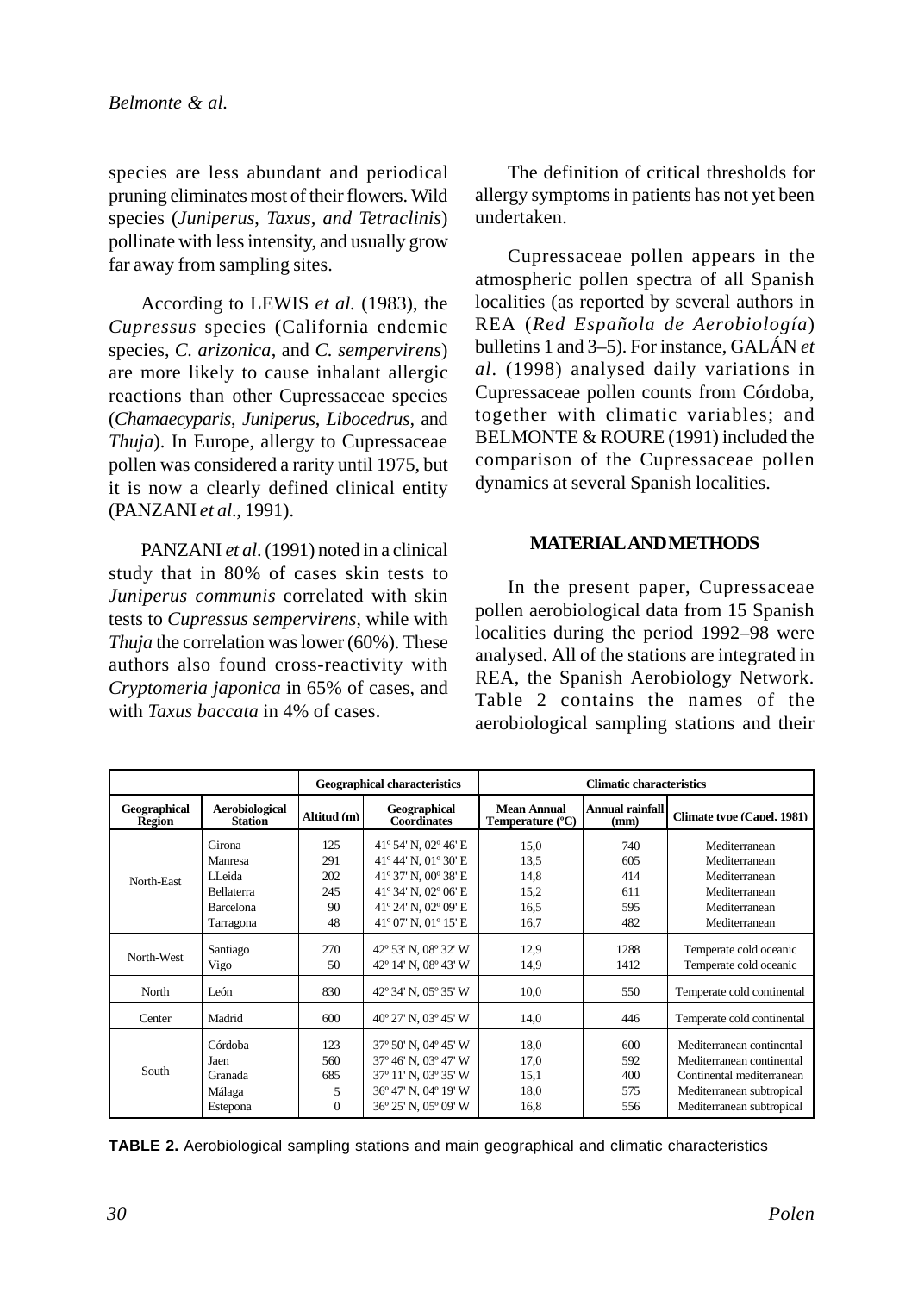main geographical and climatic characteristics. The duration of the sampling periods at each station is shown in Table 3.

All data were obtained using seven-day volumetric Hirst-type spore traps (HIRST, 1952), following the method adopted by REA (DOMÍNGUEZ *et al*., 1991). Due to the flowering phenology and pollination dynamics of the Cupressaceae species, the year periods have been taken from September to August.

Only complete annual series have been included in this study. Gaps in the data series have been filled by linear interpolation. When this was not realistic because of the amount of missing data, the whole annual series was excluded from the study. The basic data are, as usual, the mean daily pollen concentrations expressed in the number of pollen grains per cubic meter of air  $(p/m^3)$ .

In the analysis of the variation of this pollen in the localities studied (Table 3), four aspects have been considered. In the annual summary, we give, for each station and year, the sum of the 365 mean daily concentrations (annual sum), the highest mean daily concentration of the year (maximum), and the corresponding date. We have established the main pollen season (MPS) following NILSSON & PERSSON (1981) and have included in the summary the total pollen during the MPS, the beginning and ending dates, and the duration.

In the third aspect of the analysis, daily pollen concentrations have been transformed into an ordinal, 0–4 scale. The categories for the ordinal scale were defined in a previous study (BELMONTE *et al*., in press) and are based on the author's experience. The ordinal scale defined for trees (Cupressaceae in this paper) is presented in Table 3, where n denotes the mean daily pollen concentrations.

Finally, looking for a graphical synthesis of the annual pollen dynamics at each site, a week has been used as the time unit. Following the convention that the first week of the year is the one that contains the first Thursday, we have converted each daily data series into the corresponding mean weekly pollen concentrations. Then we have calculated, for each station and week of the year, the mean value and the highest value of the period studied. Two series for each site, one for the mean, and the other for the maximum, are plotted in each of the line charts of Figures 1, 2, 3 and 4.

## **RESULTS AND DISCUSSION**

Table 3 can be analysed from several points of view. Looking at the annual sum column, the stations can be decreasingly ordered as follows: Manresa, Madrid, Granada, Tarragona, Barcelona, Málaga, Lleida, Estepona, Girona, Bellaterra, Jaén, Córdoba, Santiago de Compostela, Vigo, and León. This ordering is approximately the same as that obtained on the basis of the maximum daily concentration in the September-August period.

As could be expected for a pollen type mainly composed of plants used as ornamental, no geographical explanation was found for the above-mentioned ordering.

If we compare the different annual sums and maximum concentrations in each station, we can see that there is a huge variation from year to year. The period 1996–97 was the highest in airborne Cupressaceae pollen, with León being the exception. When the series was long enough, 1997–98 was the second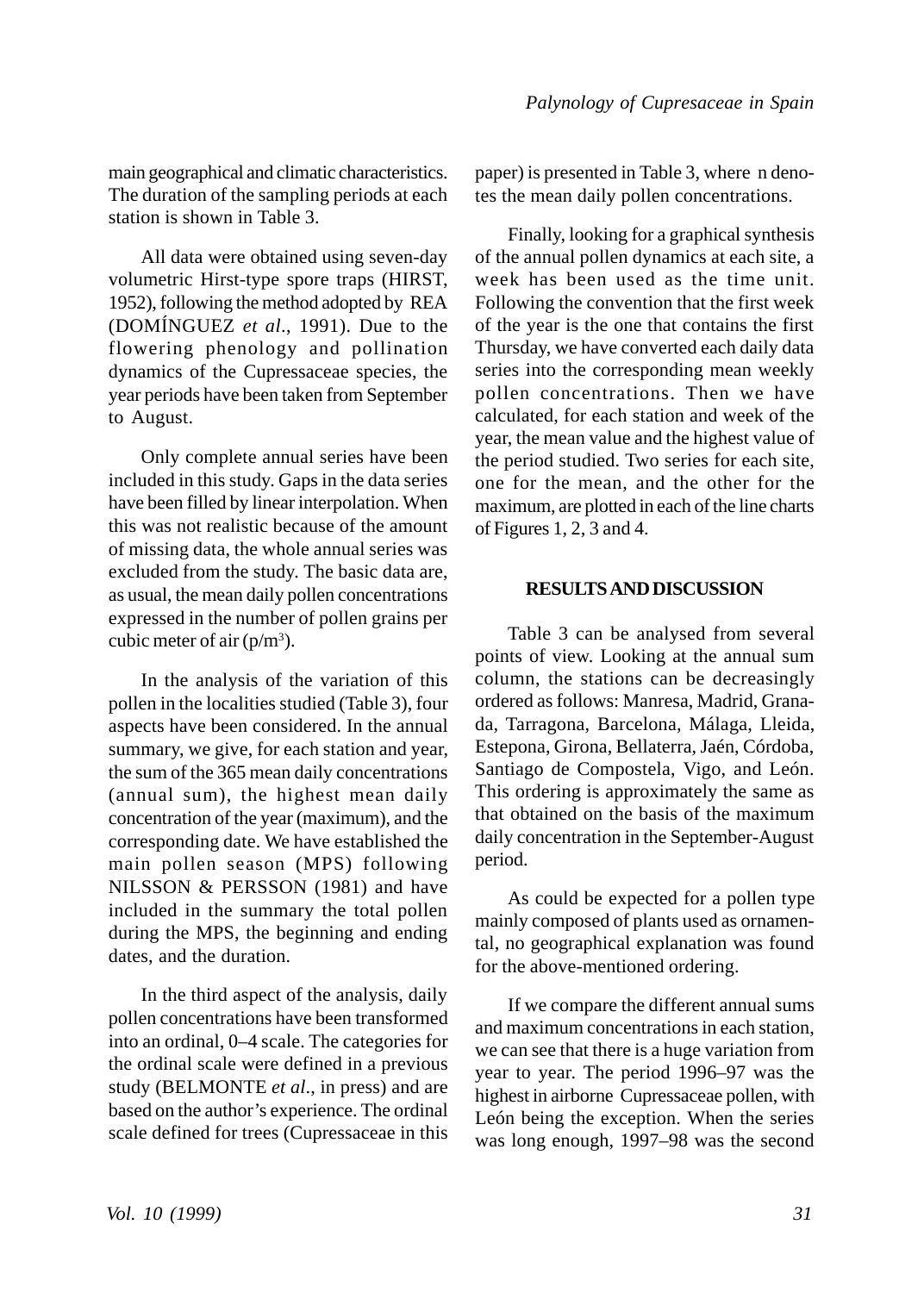|                           |                                                     | <b>Annual summary</b>              |                            |                                          | <b>Main Pollen Season</b>         |                                         |                                          |                               | <b>Number of days per Categories</b> |                                 |                                         |                                                                       |                                                                                   |  |
|---------------------------|-----------------------------------------------------|------------------------------------|----------------------------|------------------------------------------|-----------------------------------|-----------------------------------------|------------------------------------------|-------------------------------|--------------------------------------|---------------------------------|-----------------------------------------|-----------------------------------------------------------------------|-----------------------------------------------------------------------------------|--|
|                           |                                                     | Annual<br>sum                      | Maximum                    | Maximum                                  | Pollen<br>sum                     | Reginning                               | Ending                                   | Duration                      | Cat. 0                               | Cat. 1                          | Cat. 2                                  | Cat.3                                                                 | Cat. 4                                                                            |  |
| <b>Site</b>               | <b>Years</b>                                        | $P/m^3$                            | $P/m^3$                    | Date                                     | $P/m^3$                           | Date                                    | Date                                     | Nr days                       | (n<1)                                | (1 < n < 20)                    | (20 <sub>CD</sub> <50)                  | (50< n< 100)                                                          | (n>100)                                                                           |  |
| Girona                    | 1996-97                                             | 5969                               | 231                        | 27/02                                    | 5881                              | 27/10                                   | 21/04                                    | 177                           | 141                                  | 143                             | 49                                      | 15                                                                    | 17                                                                                |  |
|                           | 1997-98                                             | 5679                               | 330                        | 22/02                                    | 5145                              | 18/01                                   | 4/04                                     | 77                            | 187                                  | 122                             | 18                                      | 18                                                                    | 20                                                                                |  |
| <b>Manresa</b>            | 1996-97                                             | 17125                              | 1920                       | 12/02                                    | 15590                             | 19/10                                   | 7/04                                     | 171                           | 112                                  | 145                             | 49                                      | 27                                                                    | 32                                                                                |  |
|                           | 1997-98                                             | 10236                              | 1037                       | 16/02                                    | 9237                              | 6/01                                    | 19/03                                    | 73                            | 129                                  | 184                             | 22                                      | $\overline{7}$                                                        | 23                                                                                |  |
| Lleida                    | 1996-97                                             | 10257                              | 1016                       | 26/02                                    | 9272                              | 21/10                                   | 2/04                                     | 164                           | 158                                  | 118                             | 43                                      | 23                                                                    | 23                                                                                |  |
|                           | 1997-98                                             | 4661                               | 432                        | 28/02                                    | 4207                              | 24/11                                   | 21/03                                    | 118                           | 169                                  | 163                             | 9                                       | 9                                                                     | 15                                                                                |  |
| <b>Bellaterra</b>         | 1994-95                                             | 4300                               | 350                        | 25/02                                    | 3878                              | 4/12                                    | 13/04                                    | 131                           | 176                                  | 146                             | 26                                      | $\tau$                                                                | 10                                                                                |  |
|                           | 1995-96                                             | 4507                               | 302                        | 24/03                                    | 4068                              | 28/10                                   | 22/04                                    | 178                           | 142                                  | 168                             | 32                                      | 16                                                                    | 8                                                                                 |  |
|                           | 1996-97                                             | 7841                               | 803                        | 13/02                                    | 7113                              | 19/10                                   | 15/04                                    | 179                           | 146                                  | 133                             | 56                                      | 13                                                                    | 17                                                                                |  |
|                           | 1997-98                                             | 4591                               | 321                        | 7/03                                     | 4137                              | 25/12                                   | 9/04                                     | 106                           | 169                                  | 149                             | 24                                      | 9                                                                     | 14                                                                                |  |
| <b>Barcelona</b>          | 1994-95                                             | 6393                               | 496                        | 13/02                                    | 5775                              | 27/11                                   | 12/04                                    | 137                           | 152                                  | 146                             | 39                                      | 12                                                                    | 16                                                                                |  |
|                           | 1995-96                                             | 7606                               | 486                        | 18/02                                    | 6879                              | 13/12                                   | 11/04                                    | 121                           | 156                                  | 144                             | 24                                      | 23                                                                    | 19                                                                                |  |
|                           | 1996-97                                             | 11614                              | 1077                       | 13/02                                    | 10494                             | 22/10                                   | 8/04                                     | 169                           | 135                                  | 137                             | 46                                      | 22                                                                    | 25                                                                                |  |
|                           | 1997-98                                             | 6484                               | 377                        | 8/03                                     | 5855                              | 7/01                                    | 4/04                                     | 88                            | 165                                  | 139                             | 31                                      | 9                                                                     | 21                                                                                |  |
| Tarragona                 | 1996-97                                             | 12047                              | 799                        | 13/02                                    | 10962                             | 20/10                                   | 8/04                                     | 171                           | 127                                  | 127                             | 55                                      | 32                                                                    | 24                                                                                |  |
|                           | 1997-98                                             | 6222                               | 643                        | 5/03                                     | 5622                              | 16/12                                   | 3/04                                     | 109                           | 152                                  | 156                             | 28                                      | 11                                                                    | 18                                                                                |  |
| Santiago de<br>Compostela | 1993-94<br>1994-95<br>1995-96<br>1996-97<br>1997-98 | 478<br>1027<br>162<br>1387<br>1260 | 42<br>69<br>7<br>118<br>73 | 5/03<br>25/03<br>11/03<br>12/01<br>10/02 | 437<br>928<br>146<br>1259<br>1145 | 14/12<br>12/12<br>7/12<br>12/01<br>9/01 | 25/05<br>7/05<br>13/06<br>16/04<br>15/04 | 163<br>147<br>190<br>95<br>97 | 239<br>180<br>258<br>208<br>212      | 121<br>173<br>108<br>141<br>129 | 5<br>10<br>$\boldsymbol{0}$<br>10<br>21 | $\mathbf{0}$<br>$\overline{\mathbf{c}}$<br>$\boldsymbol{0}$<br>5<br>3 | $\boldsymbol{0}$<br>$\boldsymbol{0}$<br>$\boldsymbol{0}$<br>1<br>$\boldsymbol{0}$ |  |
| Vigo                      | 1995-96                                             | 500                                | 44                         | 22/03                                    | 452                               | 21/11                                   | 20/04                                    | 152                           | 230                                  | 132                             | $\overline{4}$                          | $\boldsymbol{0}$                                                      | $\boldsymbol{0}$                                                                  |  |
|                           | 1996-97                                             | 1119                               | 87                         | 12/01                                    | 1015                              | 11/12                                   | 6/04                                     | 117                           | 200                                  | 150                             | 12                                      | 3                                                                     | $\boldsymbol{0}$                                                                  |  |
|                           | 1997-98                                             | 732                                | 107                        | 10/01                                    | 668                               | 18/12                                   | 31/03                                    | 104                           | 238                                  | 122                             | 3                                       | 1                                                                     | 1                                                                                 |  |
| León                      | 1994-95                                             | 407                                | 13                         | 25/01                                    | 369                               | 28/11                                   | 24/06                                    | 209                           | 264                                  | 101                             | $\boldsymbol{0}$                        | $\boldsymbol{0}$                                                      | $\boldsymbol{0}$                                                                  |  |
|                           | 1995-96                                             | 555                                | 49                         | 23/03                                    | 505                               | 11/10                                   | 14/07                                    | 278                           | 254                                  | 109                             | 3                                       | $\bf{0}$                                                              | 0                                                                                 |  |
|                           | 1996-97                                             | 514                                | 40                         | 6/02                                     | 465                               | 5/01                                    | 16/04                                    | 102                           | 282                                  | 79                              | $\overline{4}$                          | $\boldsymbol{0}$                                                      | $\boldsymbol{0}$                                                                  |  |
|                           | 1997-98                                             | 783                                | 60                         | 6/03                                     | 710                               | 20/01                                   | 25/03                                    | 65                            | 301                                  | 51                              | 10                                      | 3                                                                     | $\boldsymbol{0}$                                                                  |  |
| Madrid                    | 1993-94                                             | 8404                               | 600                        | 12/02                                    | 7589                              | 27/12                                   | 1/04                                     | 96                            | 151                                  | 150                             | 26                                      | 14                                                                    | 24                                                                                |  |
|                           | 1994-95                                             | 9086                               | 1041                       | 14/12                                    | 8206                              | 8/12                                    | 12/03                                    | 95                            | 120                                  | 186                             | 21                                      | 16                                                                    | 22                                                                                |  |
|                           | 1995-96                                             | 5494                               | 593                        | 6/02                                     | 4966                              | 23/12                                   | 27/03                                    | 96                            | 119                                  | 197                             | 22                                      | 15                                                                    | 13                                                                                |  |
|                           | 1996-97                                             | 22815                              | 1257                       | 28/01                                    | 20709                             | 22/11                                   | 12/03                                    | 111                           | 119                                  | 138                             | 38                                      | 13                                                                    | 57                                                                                |  |
|                           | 1997-98                                             | 13046                              | 3952                       | 17/02                                    | 11830                             | 18/01                                   | 13/03                                    | 55                            | 150                                  | 154                             | 20                                      | 20                                                                    | 21                                                                                |  |
| Córdoba                   | 1992-93                                             | 4387                               | 405                        | 14/02                                    | 3994                              | 22/01                                   | 24/03                                    | 62                            | 206                                  | 116                             | 17                                      | 15                                                                    | 11                                                                                |  |
|                           | 1993-94                                             | 1737                               | 133                        | 21/02                                    | 1577                              | 27/12                                   | 15/03                                    | 79                            | 211                                  | 132                             | 12                                      | 6                                                                     | 4                                                                                 |  |
|                           | 1994-95                                             | 873                                | 83                         | 16/02                                    | 788                               | 30/11                                   | 4/04                                     | 126                           | 221                                  | 132                             | 11                                      | 1                                                                     | $\boldsymbol{0}$                                                                  |  |
|                           | 1995-96                                             | 3766                               | 425                        | 5/03                                     | 3413                              | 3/02                                    | 29/03                                    | 56                            | 199                                  | 139                             | $\overline{7}$                          | 9                                                                     | 12                                                                                |  |
|                           | 1996-97                                             | 11493                              | 659                        | 17/02                                    | 10374                             | 24/10                                   | 21/03                                    | 149                           | 162                                  | 117                             | 36                                      | 20                                                                    | 30                                                                                |  |
|                           | 1997-98                                             | 5449                               | 770                        | 10/02                                    | 4931                              | 11/01                                   | 6/03                                     | 55                            | 188                                  | 134                             | 16                                      | 14                                                                    | 13                                                                                |  |
| Jaén                      | 1996-97                                             | 7412                               | 667                        | 7/02                                     | 6943                              | 20/10                                   | 1/03                                     | 133                           | 172                                  | 138                             | 19                                      | 14                                                                    | 22                                                                                |  |
|                           | 1997-98                                             | 3008                               | 301                        | 15/02                                    | 2784                              | 1/11                                    | 5/03                                     | 125                           | 202                                  | 128                             | 20                                      | 9                                                                     | 6                                                                                 |  |
| Granada                   | 1992-93                                             | 8105                               | 1085                       | 21/02                                    | 7373                              | 15/01                                   | 20/03                                    | 65                            | 169                                  | 141                             | 19                                      | 19                                                                    | 17                                                                                |  |
|                           | 1993-94                                             | 8640                               | 1234                       | 26/02                                    | 7797                              | 6/01                                    | 16/03                                    | 70                            | 180                                  | 138                             | 13                                      | 13                                                                    | 21                                                                                |  |
|                           | 1994-95                                             | 6451                               | 972                        | 21/02                                    | 5825                              | 2/01                                    | 29/03                                    | 87                            | 155                                  | 169                             | 15                                      | 8                                                                     | 18                                                                                |  |
|                           | 1995-96                                             | 6612                               | 646                        | 23/03                                    | 6024                              | 9/02                                    | 15/04                                    | 67                            | 196                                  | 121                             | 20                                      | 11                                                                    | 18                                                                                |  |
|                           | 1996-97                                             | 19103                              | 1088                       | 16/02                                    | 17400                             | 29/10                                   | 25/03                                    | 148                           | 130                                  | 140                             | 30                                      | 28                                                                    | 37                                                                                |  |
|                           | 1997-98                                             | 17618                              | 1837                       | 16/02                                    | 15949                             | 13/01                                   | 5/03                                     | 52                            | 158                                  | 146                             | 18                                      | 13                                                                    | 30                                                                                |  |
| Málaga                    | 1992-93                                             | 4399                               | 414                        | 22/02                                    | 3974                              | 22/12                                   | 27/03                                    | 96                            | 218                                  | 101                             | 20                                      | 16                                                                    | 10                                                                                |  |
|                           | 1993-94                                             | 3754                               | 602                        | 29/01                                    | 3384                              | 17/01                                   | 23/03                                    | 66                            | 205                                  | 119                             | 21                                      | 10                                                                    | 10                                                                                |  |
|                           | 1994-95                                             | 3258                               | 156                        | 4/04                                     | 2961                              | 16/11                                   | 19/04                                    | 155                           | 175                                  | 138                             | 36                                      | 10                                                                    | 6                                                                                 |  |
|                           | 1995-96                                             | 11858                              | 1067                       | 29/02                                    | 10737                             | 29/02                                   | 4/04                                     | 36                            | 184                                  | 132                             | 19                                      | $\overline{7}$                                                        | 24                                                                                |  |
|                           | 1996-97                                             | 17044                              | 803                        | 21/02                                    | 15375                             | 21/10                                   | 24/03                                    | 155                           | 152                                  | 119                             | 30                                      | 22                                                                    | 42                                                                                |  |
|                           | 1997-98                                             | 6039                               | 423                        | 23/02                                    | 5508                              | 14/10                                   | 25/03                                    | 163                           | 200                                  | 115                             | 19                                      | 12                                                                    | 19                                                                                |  |
| <b>Estepona</b>           | 1995-96                                             | 3407                               | 494                        | 29/03                                    | 3089                              | 31/10                                   | 16/04                                    | 169                           | 217                                  | 114                             | 18                                      | 11                                                                    | 6                                                                                 |  |
|                           | 1996-97                                             | 10896                              | 1429                       | 25/02                                    | 10166                             | 6/10                                    | 25/03                                    | 171                           | 166                                  | 122                             | 33                                      | 17                                                                    | 27                                                                                |  |

**TABLE 3.** Parameters to evaluate the presence and impact of Cupressaceae pollen in several Spanish localities.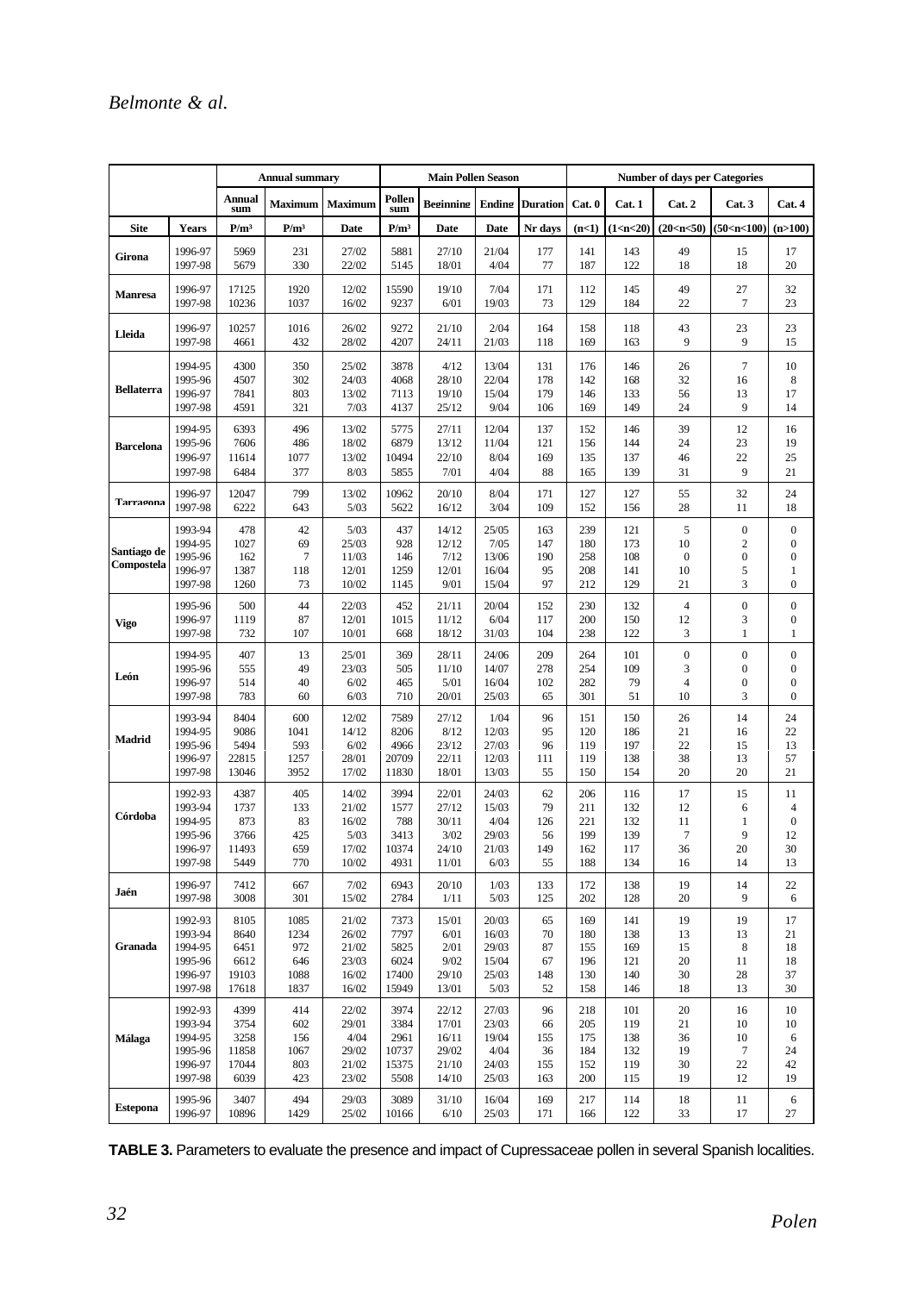highest in abundance, with the exceptions being Barcelona, León and Málaga.

In most stations, the highest maximum of the study period coincided with the highest annual sum, except for Girona, Vigo, Madrid, Córdoba, and Granada.

The maximum mean daily concentration was obtained in February in 61.8% of the cases, in March in 23.6%, and in January in 10.9%. The earliest maximum in the table corresponded to Madrid, with 1041 p/m<sup>3</sup> on 14/ 12/94, and the latest at Málaga, with  $156 \text{ p/m}^3$ on 04/04/95.



**FIGURE 1.** Graphical synthesis of the annual dynamics of the Cupressaceae pollen at the REA sites with highest concentrations. For each station and week of the year, the mean concentration and the highest concentration of the period studied are plotted.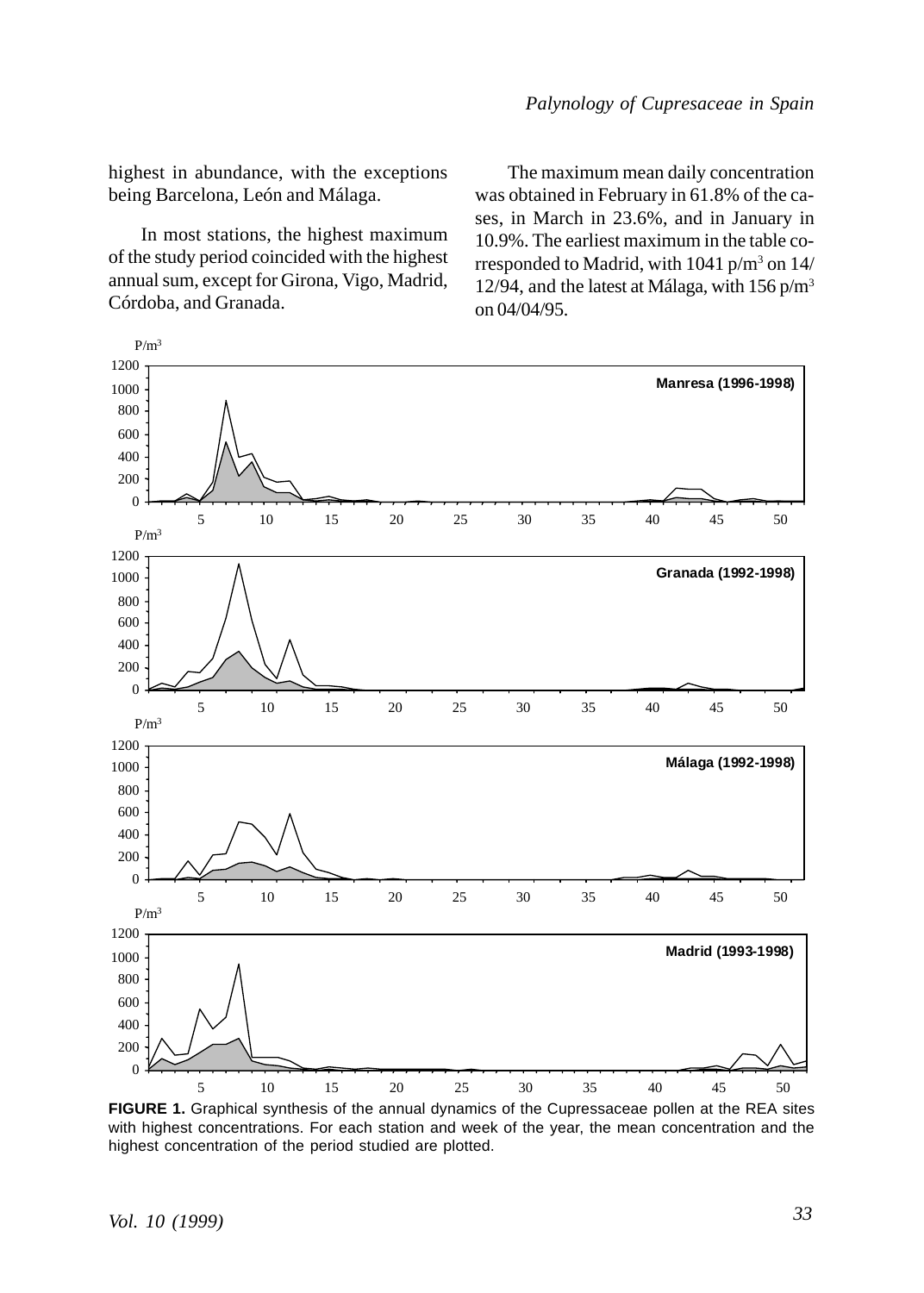Now that it is generally accepted that Cupressaceae pollen causes allergic reactions, thresholds have to be investigated. As a first step, the authors propose the use of categorical pollen. Frequencies for categorical data are given on the right side of Table 3. After the experience of the Catalan research

group, levels 0 and 1  $\left($  < 20 p/m<sup>3</sup> $\right)$  are not suspected of causing allergic reactions. Problems in highly sensitized patients may begin when level 2  $(20-50 \text{ p/m}^3)$  and level 3  $(50-100 \text{ p/m}^3)$  are reached, and the pollen clearly causes allergic responses in people when concentrations reach level  $4 (> 100 \text{ p/m}^3)$ .



**FIGURE 2.** Graphical synthesis of the annual dynamics of the Cupressaceae pollen at some of the REA sites with median concentrations. For each station and week of the year, the mean concentration and the highest concentration of the period studied are plotted.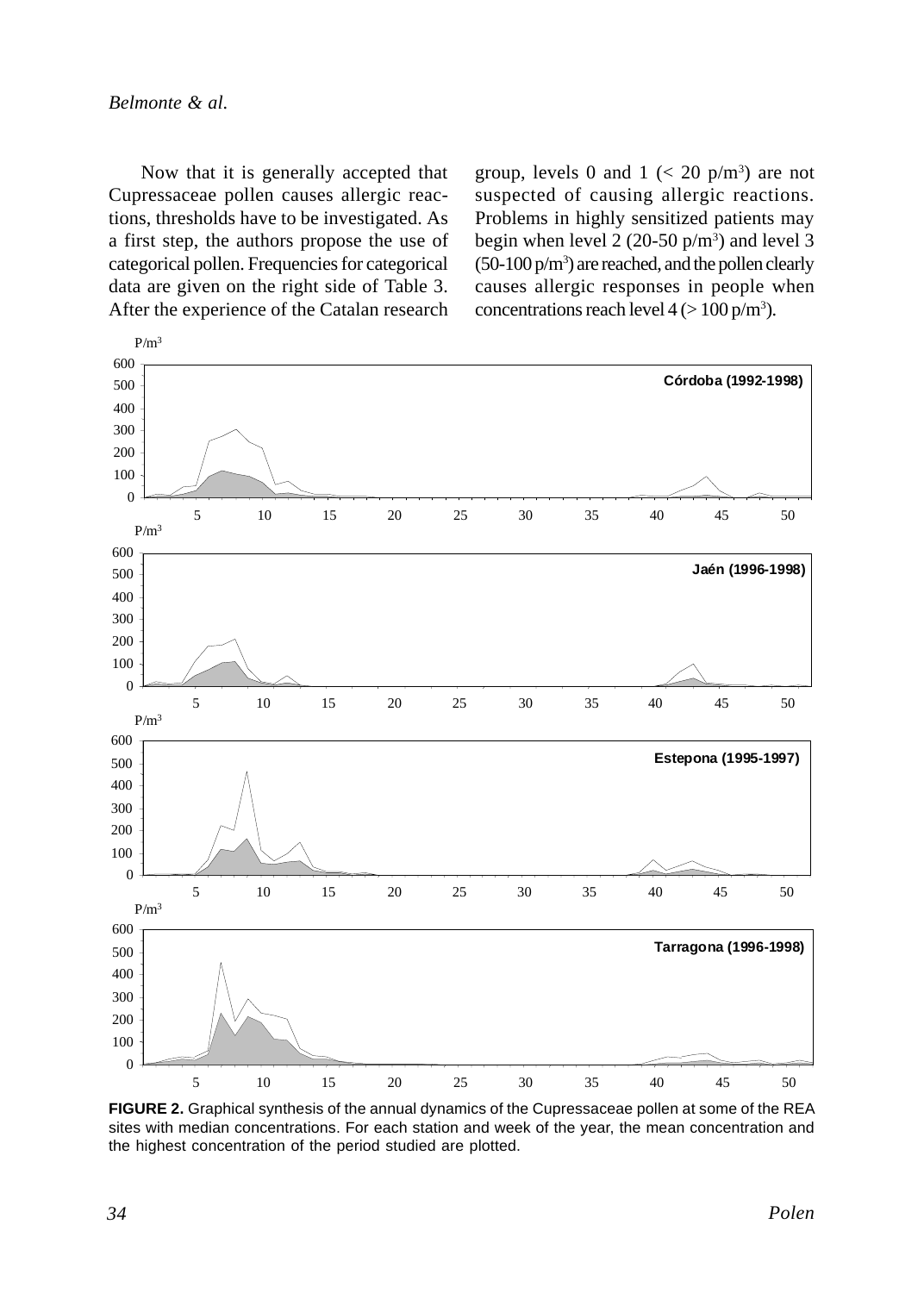In Córdoba, a positive skin test reaction to Cupressaceae pollen was observed in 3.5% of allergic patients (GALÁN *et al.,* 1998). In Vigo, the prevalence of Cupressaceae skin positives in pollinotics was 1% (BELMONTE *et al*., 1998). In Zaragoza, *Cupressus* pollen affected less than 1% of the pollinotics (BELMONTE *et al*., in press). These results suggest that our proposal of categorization of aerobiological data for Cupressaceae needs revision. However, more data on sensitization are needed.

As could be expected, there is a correlation between high annual sums of



**FIGURE 3.** Graphical synthesis of the annual dynamics of the Cupressaceae pollen at some of the REA sites with median concentrations. For each station and week of the year, the mean concentration and the highest concentration of the period studied are plotted.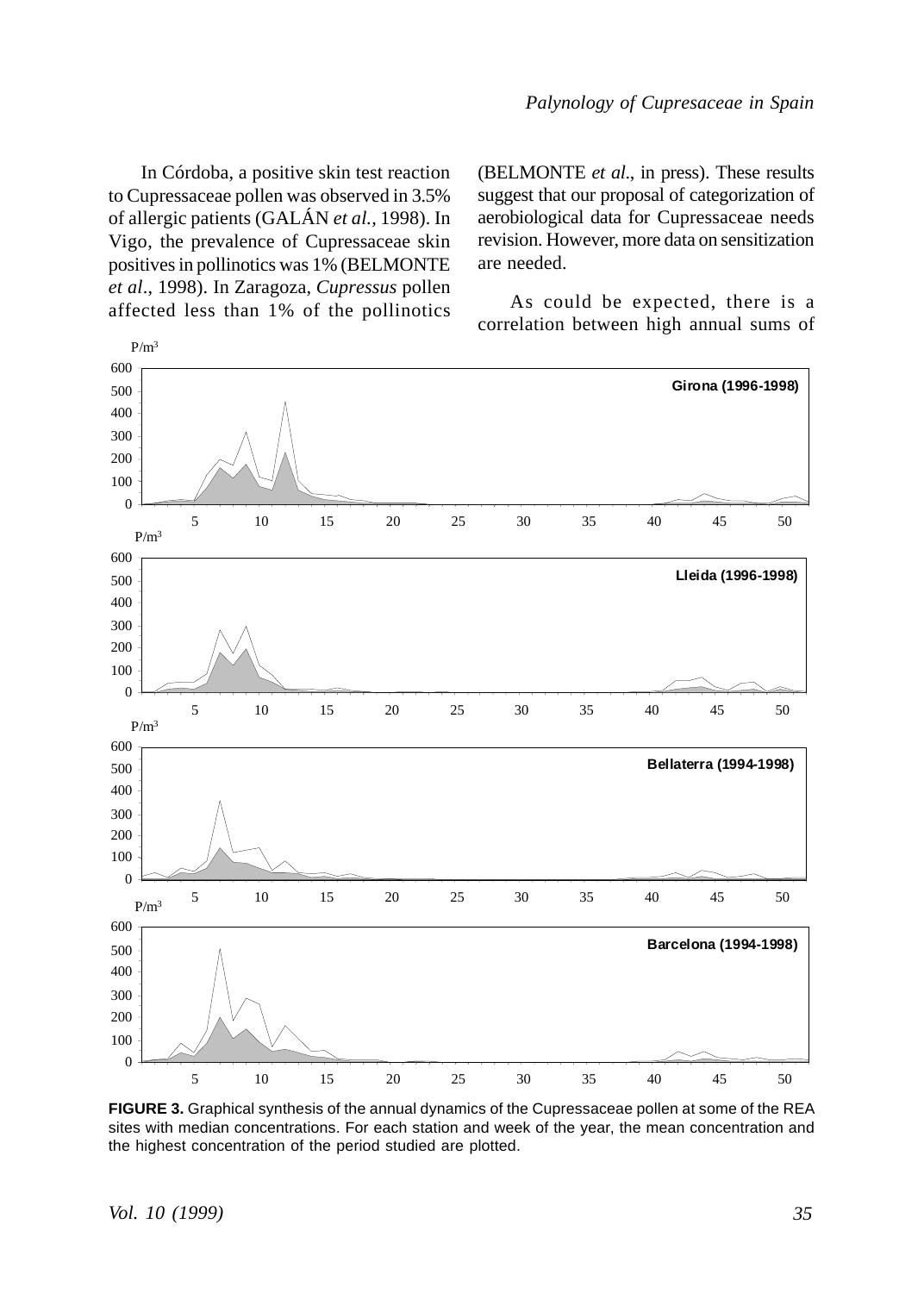Cupressaceae pollen and the number of days when pollen levels reach 3 and 4, while low annual pollen sums occur in sites where level 4, and even level 3, counts are rarely reached.

Figure 1, 2, 3 and 4 illustrate the prevalence of Cupressaceae pollen. Attention needs to be paid to the scales in the graph, which show that Cupressaceae pollen is continuously present in the atmosphere of the sites studied. Annual curves present similar forms at all sites, with high concentrations during winter-early spring and autumn. These results coincide with those obtained by BELMONTE & ROURE (1991), who report that for *Juniperus* species poliination takes place in summer.

This paper does not intend to discuss the ways in which meteorological factors affect Cupressaceae pollination and aerobiological dynamics. However, even being cautious, it can be said that pollen values are not only affected by weather, but also by human activities, such as the introduction or elimination of plants, pruning, and watering.

The use of the MPS to characterize Cupressaceae pollen curves is questionable. Even if it is more useful for Cupressaceae than in other cases, MPS-related parameters are so influenced by the amounts of pollen in the annual season that they do not produce any new information.

It is the author's opinion that a more useful way to describe aerobiological



**FIGURE 4.** Graphical synthesis of the annual dynamics of the Cupressaceae pollen at the REA sites with lower concentrations. For each station and week of the year, the mean concentration and the highest concentration of the period studied are plotted.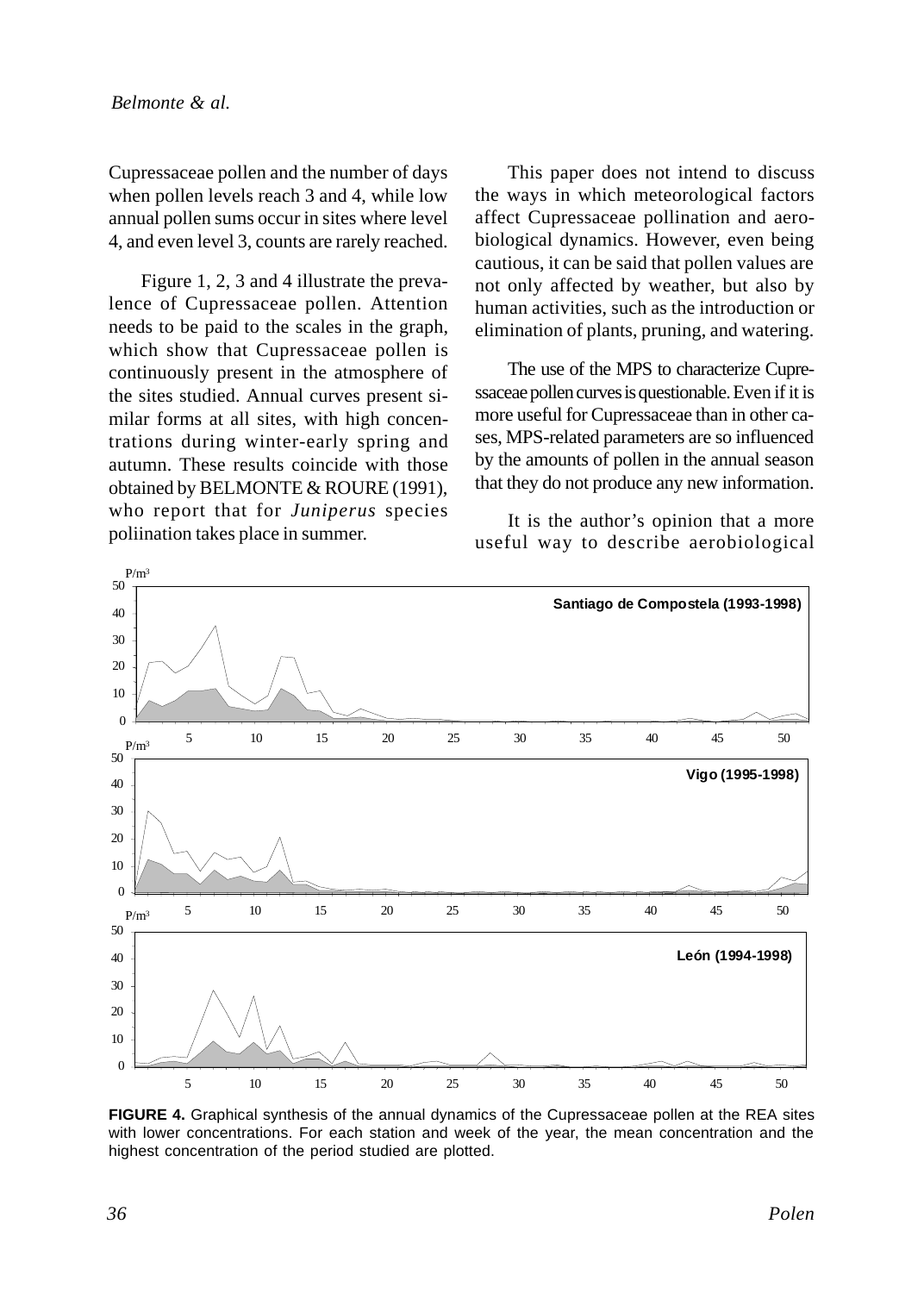dynamics of allergenic pollen types is by using taxon-specific categories, defined according to different sensitization levels.

## **CONCLUSIONS**

There is no part of Spain free from Cupressaceae pollen. The presence of this pollen type in the air depends on the presence of ornamental species near the aerobiological station. No relation was found with geographical characteristics, except for pollen comming from wild species. Among the localities studied, León, Vigo and Santiago de Compostela produced the lowest levels. Progressively higher levels of Cupressaceae pollen were found in Córdoba, Jaén, Bellaterra, Girona, Estepona, Lleida, Málaga, Barcelona, Tarragona, Granada, Madrid, and Manresa.

Cupressaceae pollen was continuously present in the atmosphere of the sites studied, and the highest values were reached during winter-spring and autumn. During the rest of the year, the air was almost free of this pollen.

The use of categories instead of pollen concentrations seems advisable for simplify the presentation of the information. These categories should be defined by taking into account allergenic thresholds.

As expected in plants frequently planted as ornamental, humans will be a cause of variation in the pollen levels together with meteorological parameters.

## **ACKNOWLEDGEMENTS**

The data from Barcelona, Bellaterra, Girona, Lleida, Manresa, and Tarragona are part of the research project "Aerobiological network of Catalonia" (Xarxa Aerobiològica de Catalunya, XAC), involving the Botanical Unit of the Universidad Autónoma de Barcelona and Laboratorios CBF-LETI, S.A. The authors are grateful to the CICYT for funding project AMB-0457-CO7.

#### **REFERENCES**

- BELMONTE, J. & ROURE, J.M. (1991). Characteristics of the aeropollen dynamics at several localities in Spain. **Grana** 30:364–372.
- BELMONTE, J.; ROURE, J.M. & MARCH, X. (1998). Aerobiology of Vigo, North-western Spain: atmospheric pollen spectrum and annual dynamics of the most important taxa, and their clinical importance for allergy. **Aerobiol.** 14:155–163.
- BELMONTE, J.; CANELA, M. & GUÀRDIA, R.A. Comparison between categorical pollen data obtained by Hirst and Cour sampling methods. **Aerobiol.** (in press).
- BELMONTE, J.; ROURE, J.M.; COLÁS, C.; DUCE, F.; GARCÍA RODRÍGUEZ, R.M.; LABORDA, M. & PORTILLO, J.R. **Aerobiología de Aragón**. División de Alergia CBF-LETI, S.A, Barcelona. (in press).
- BOLÒS, O. DE & VIGO, J. (1984). **Flora dels Països Catalans**. 1:201–206. Barcino, Barcelona.
- CAPEL MOLINA, J.J. (1981). **Los climas de España**. Oikos-Tau S.A, Barcelona.
- CHAMBERLAIN, C.J. (1965). **Gymnosperms. Structure and Evolution**. The University of Chicago Press, Chicago.
- DOMÍNGUEZ, E.; GALÁN, C.; VILLAMANDOS, F. & INFANTE, F. (1991). Manejo y evaluación de los datos obtenidos en los muestreos aerobiológicos. **REA Monograf.** 1:11–18.
- GALÁN, C.; FUILLERAT, M.J.; COMTOIS, P. & DOMÍNGUEZ-VILCHES, E. (1998). Bioclimatic factors affecting daily Cupressaceae flowering in southwest Spain. **Int. J. Biometeorol.** 41:95–100.
- HEYWOOD, V.H. (1964). Cupressaceae. In: T.G. TUTIN *et al.* (eds). **Flora Europaea** 1:36–39. Cambridge University Press, Cambridge.